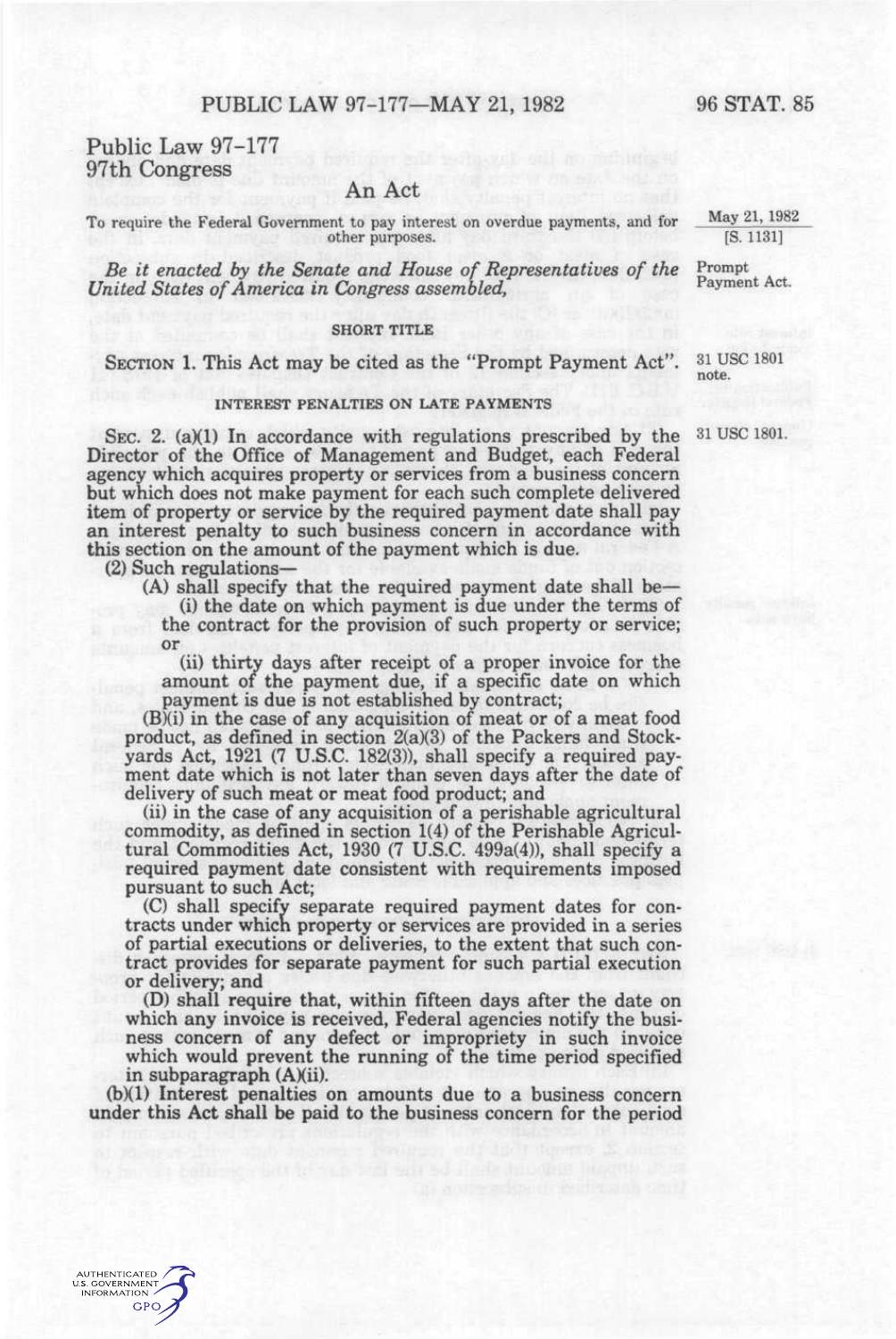Interest rate computation.

Publication in Federal Register.

Unpaid interest penalty.

Interest penalty payments.

beginning on the day after the required payment date and ending on the date on which payment of the amount due is made, except that no interest penalty shall be paid if payment for the complete delivered item of property or service concerned is made on or before (A) the third day after the required payment date, in the case of meat or a meat food product described in subsection  $(a)(2)(B)(i)$ ; (B) the fifth day after the required payment date, in the case of an agricultural commodity described in subsection (a)(2)(B)(ii); or (C) the fifteenth day after the required payment date, in the case of any other item. Interest shall be computed at the rate determined by the Secretary of the Treasury for interest payments under section 12 of the Contract Disputes Act of 1978 (41 U.S.C. 611). The Secretary of the Treasury shall publish each such rate in the Federal Register.

(2) Any amount of an interest penalty which remains unpaid at the end of any thirty-day period shall be added to the principle amount of the debt and thereafter interest penalties shall accrue on such added amount.

(c) This section does not authorize the appropriation of additional funds for the payment of interest penalties required by this section. A Federal agency shall pay any interest penalties required by this section out of funds made available for the administration or operation of the program for which the penalty was incurred.

(d)(1) Any recipient of a grant from a Federal agency may provide in a contract for acquisition of property or services from a business concern for the payment of interest penalties on amounts overdue under such contract, except that—

(A) in no case shall an obligation to pay such interest penalties be construed to be an obligation of the United States, and

(B) any payment of such interest penalties shall not be made from funds provided to the grant recipient by a Federal agency, nor shall any non-Federal funds expended for such interest penalties be counted toward any matching requirement applicable to that grant.

(2) Such interest penalty payments shall be made under such terms and conditions as agreed to by the grant recipient and the business concern, consistent with the grant recipient's usual business practices and applicable State and local law.

## LIMITATION ON DISCOUNT PAYMENTS

31 USC 1802. SEC. 3. (a) If a business concern offers a Federal agency a discount from the amount otherwise due under a contract for property or services in exchange for payment within a specified period of time, the Federal agency may make payment in an amount equal to the discounted price only if payment is made within such specified period of time.

> (b) Each agency which violates subsection (a) shall pay an interest penalty on any amount which remains unpaid in violation of such subsection. Such interest penalty shall accrue on such unpaid amount in accordance with the regulations prescribed pursuant to section 2, except that the required payment date with respect to such unpaid amount shall be the last day of the specified period of time described in subsection (a).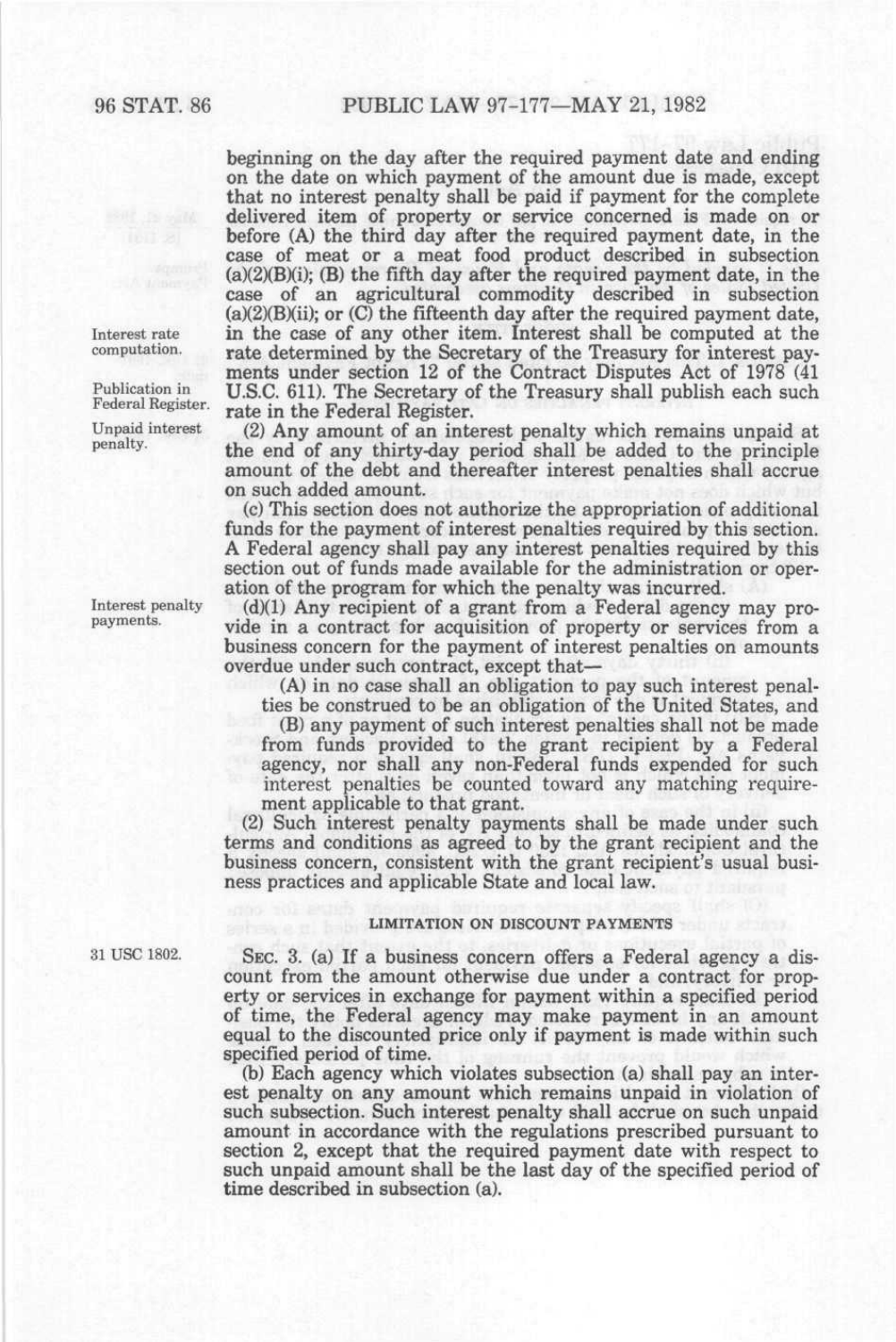## CLAIMS; RELATION TO OTHER LAW

SEC. 4. (a)(1) Claims for interest penalties which a Federal agency has failed to pay in accordance with the requirements of section 2 or 3 of this Act may be filed under section 6 of the Contract Disputes Act of 1978 (41 U.S.C. 605).

(2) Interest penalties under this Act shall not continue to accrue (A) after the filing of a claim for such penalties under the Contract Disputes Act of 1978, or (B) for more than one year.

(3) Paragraph (2) shall not be construed to preclude the accrual of interest pursuant to section 12 of the Contract Disputes Act of 1978 (41 U.S.C. 611) after interest penalties have ceased accruing under this Act, and interest pursuant to such section may accrue on both any unpaid contract payment and on the unpaid interest penalty required by this Act.

(b) Except as provided in section 3 with respect to disputes concerning discounts, this Act shall not be construed to require interest penalties on payments which are not made by the required payment date by reason of a dispute between a Federal agency and a business concern over the amount of that payment or other allegations concerning compliance with a contract. Claims concerning any such dispute, and any interest which may be payable with respect to the period while the dispute is being resolved, shall be subject to the Contract Disputes Act of 1978.

#### CONGRESSIONAL OVERSIGHT

SEC. 5. (a) Each Federal agency shall file with the Director of the Office of Management and Budget a detailed report on any interest penalty payments made under this Act during the preceding fiscal year.

(b) Such report shall include the number, amounts, and fre- Contents. quency of interest penalty payments, and the reasons such payments were not avoided by prompt payment, and shall be delivered to the Director within sixty days after the conclusion of each fiscal year.

(c) The Director shall submit to the Committee on Governmental Affairs, the C!ommittee on Appropriations, and the Committee on Small Business of the Senate and to the Committee on Government Operations, the Committee on Appropriations, and the Committee on Small Business of the House of Representatives within one hundred and twenty days after the conclusion of each fiscal year a report on Federal agency compliance with the requirements of this Act. Such report shall include a summary of the report submitted by each Federal agency under subsection (b) and an analysis of the progress made in reducing interest penalty payments by that agency from previous years.

#### DEFINITIONS

SEC. 6. For the purposes of this Act—

97-200 O-84-pt. 1--5: QL3

(1) the term "Federal agency" has the same meaning as the term "agency" in section 551(1) of title 5, United States Code, but also includes any entity (A) which is operated exclusively as an instrumentality of such an agency for the purpose of administering one or more programs of that agency, and (B)

31 USC 1805.

Report, filing with 0MB. 31 USC 1804.

Federal agency compliance; submittal to congressional

committees.

31 USC 1803.

41 USC 601 note.